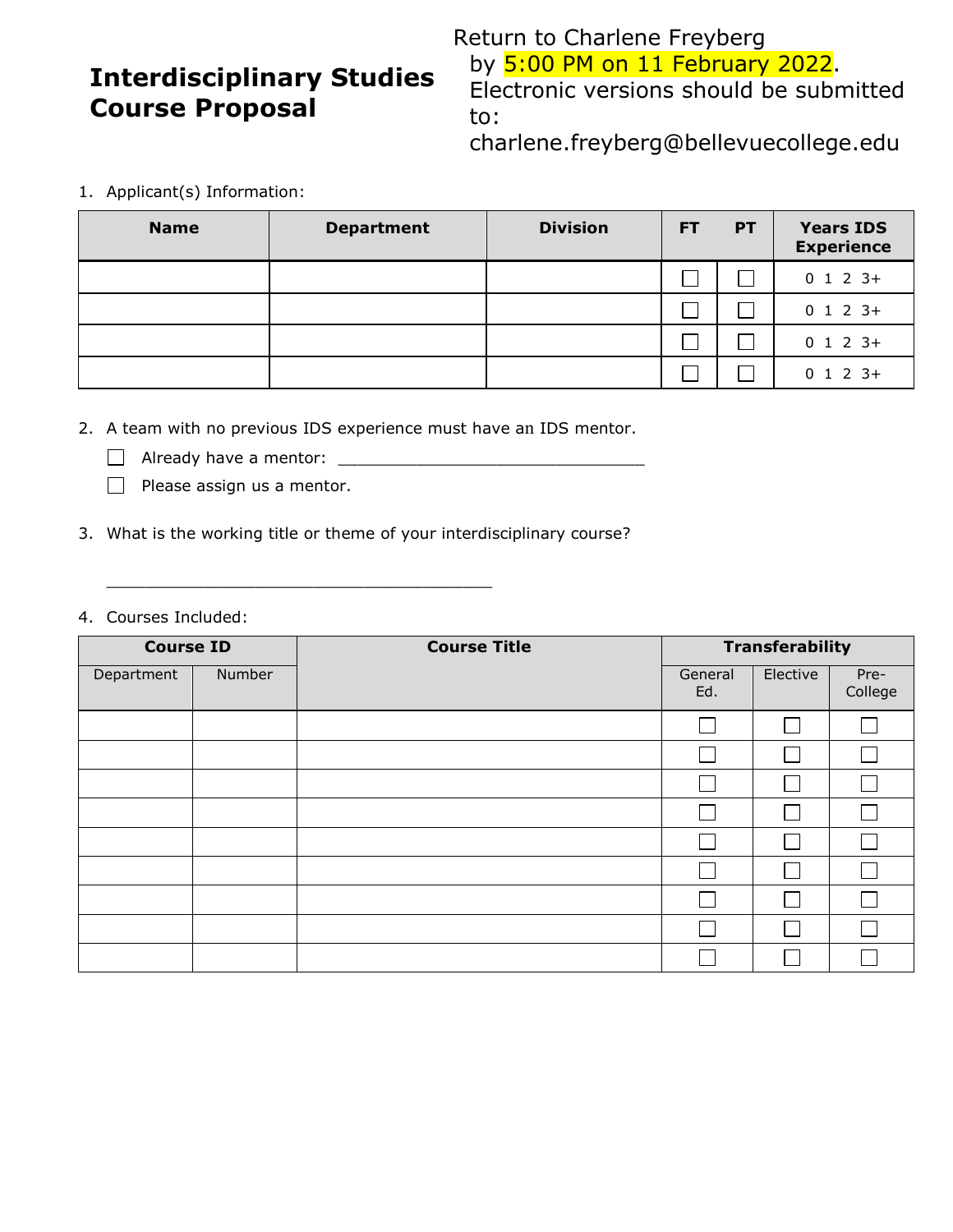Where there is appropriate faculty expertise, designing an IDS course with fluid credit options (e.g. developmental AND college-level English or multiple science/social science options) is highly encouraged to provide students flexibility in building their schedule. Please list the options below.

*Format: Course X AND (Course Y OR Course Z) Example: SOC 101 AND (ENGL 092 OR ENGL 093)*

Total number of credits and class size:

- $\Box$ 10 credits – 36 to 42 students (depending on division)
- $\Box$ 15 credits – 60 students (depending on division)
- $\Box$ Other *(Please explain)*
- 5.

| <b>Rationale for</b><br><b>Course Theme</b> | What prompted the idea for this course?                                     |
|---------------------------------------------|-----------------------------------------------------------------------------|
| <b>Interdisciplinary</b><br><b>Nature</b>   | In what way are the subjects complementary and how will they be interwoven? |
| <b>Learning</b><br><b>Outcomes</b>          | Please list the primary learning outcomes.                                  |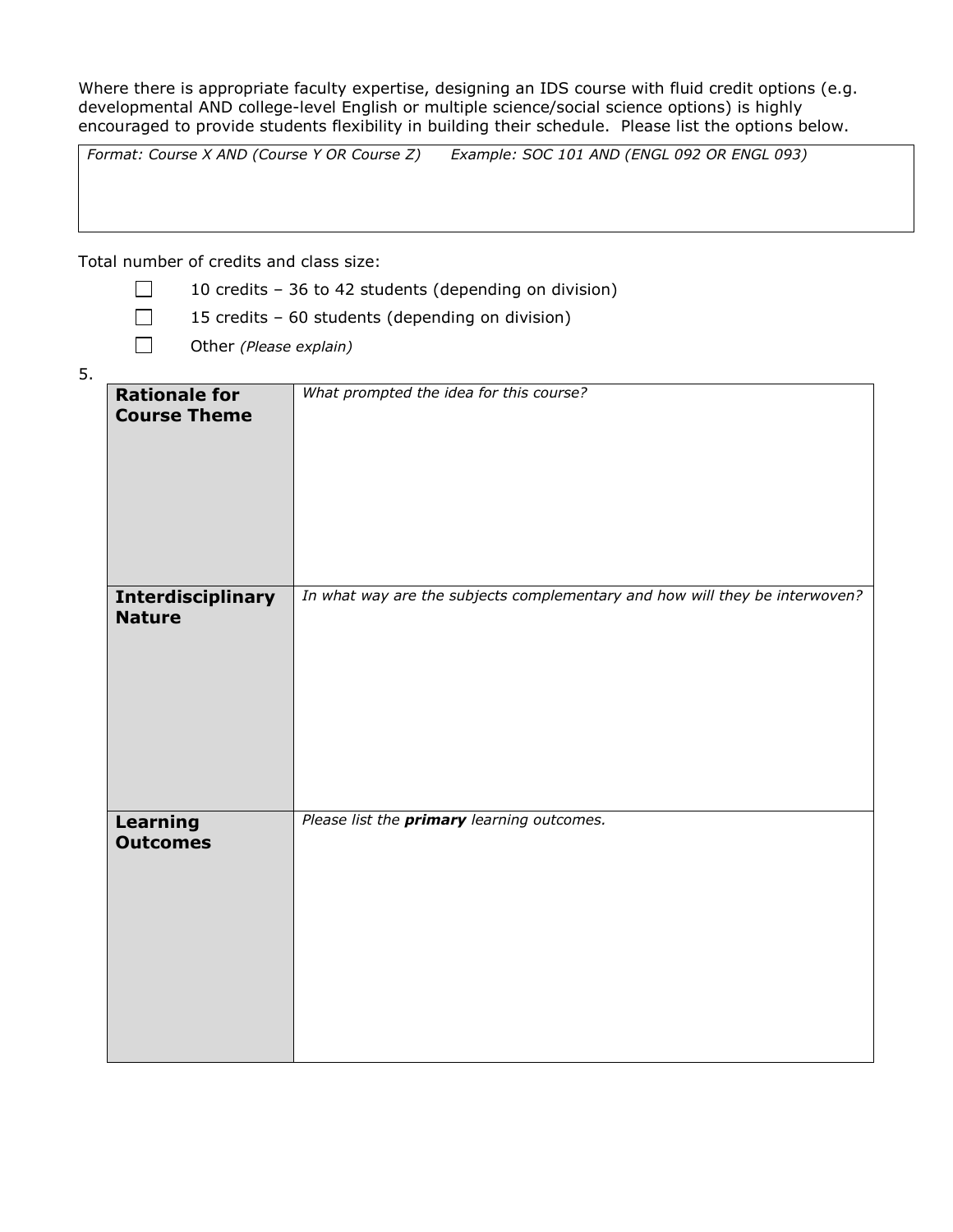| Describe the type of course activities: assignments, papers, projects<br>Learning<br>(experiential, service, or field learning), assessments, portfolios, etc.<br><b>Activities &amp;</b><br><b>Assessments</b> |  |
|-----------------------------------------------------------------------------------------------------------------------------------------------------------------------------------------------------------------|--|
|-----------------------------------------------------------------------------------------------------------------------------------------------------------------------------------------------------------------|--|

6. Please provide a **50-word** course description that will appear in the BC course schedule and IDS promotional material. Write to and for the student audience.

7. Describe the students to whom the course appeals or is directed. Explain why you think the course will fill if approved and why these learners are likely to enroll in the course.

- 8. IDS classes require faculty to participate in promoting the course and recruiting students. Please describe your strategy and plan for advertising and recruiting. Identify team members who will brief advising staff, the classes you plan to visit, the plans for posters, flyers, and/or bookmarks. Please remember that printing funds are very limited.
- 9. Specify any additional costs that you foresee for the course; for example: guest speaker, posters, field trips, etc. Please discuss funding options with your IDS mentor.
- 10. We are accepting applications for two academic year at a time. If you are applying for the same course to be taught twice please indicate below the preferences for both courses. For which quarter (or quarters—**only one per academic year**) are you planning your course or courses?
- 11. \*\*if you want to **teach two different courses**, please **submit two applications** and indicate ranking choices on both applications.

| Year 1  | <b>First Choice</b>     | Second Choice           | Third Choice            |  |
|---------|-------------------------|-------------------------|-------------------------|--|
| course  |                         |                         |                         |  |
|         | Fall Winter Spring 2022 | Fall Winter Spring 2023 | Fall Winter Spring 2023 |  |
| Circle: |                         |                         |                         |  |
| N/A     |                         |                         |                         |  |